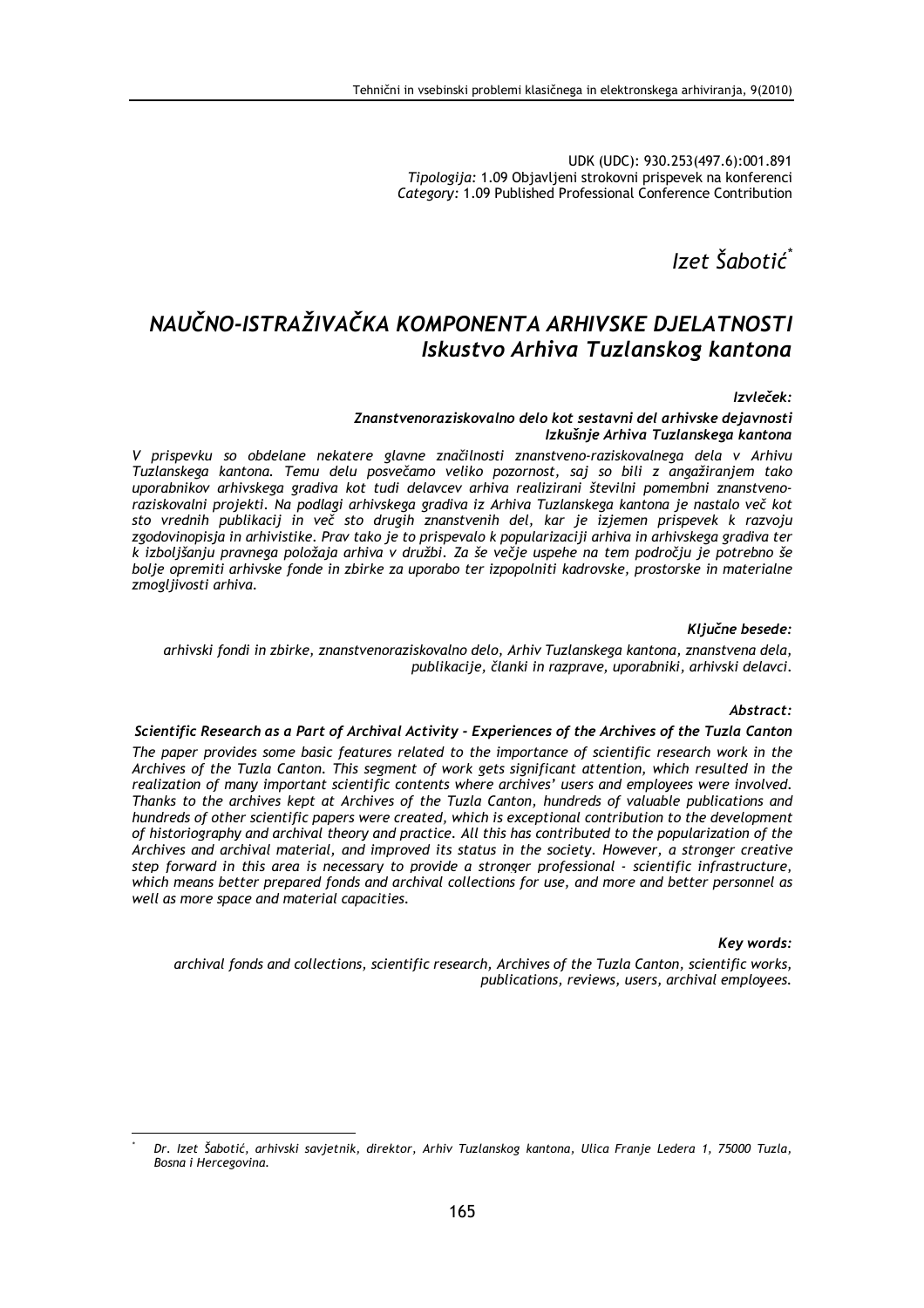# **UVOD**

Jedan od primarnih zadataka arhiva je pored zaštite arhivske građe (historijskih izvora) i stvaranje neophodnih uslova za nesmetano korištenje iste u naučne i kulturne svrhe, te za druge potrebe. Sistem korištenja arhivske građe za potrebe nauke trebao bi biti prilagođen pojedincu i naučnoj ustanovi, a kroz realizaciju određenog broja sadržaja, poput: istraživanja arhivske građe radi dopune arhivskih fondova i zbirki, radi provođenja brojnih naučnih istraživanja, obrade pojedinačnih historijskih i drugih tema u vidu članaka i rasprava, pisanja sintetičkih-monografskih radova, izrade magistarskih i doktorskih disertacija i dr.

Koliko će biti zastupljena naučna komponenta u jednoj arhivskoj ustanovi u dobroj mjeri će zavisiti od broja i važnosti fondova i zbirki, od njihove cjelovitosti i aktuelnosti, te od interesa naučnika-istraživača za istraživanje određene historijske oblasti. Interes i zadatak arhiva je da širu javnost upozna sa njegovim značajem i funkcijom, između ostalog i putem objavljenih naučnih istraživanja.

Nivo naučnih dostignuća i rezultata zavisiće od kvantiteta i kvaliteta pripremljenosti historijskih izvora. Samo na osnovu validnih i potpunih historijskih izvora moguća je ispravna interpretacija i rekonstrukcija prošlosti. Bez historijskih izvora prikazivanje prošlih zbivanja biće nepotpuno i necjelovito. Arhivska građa (primarni historijski izvori) će najbolje pomoći u suzbijanju improvizacije i proizvoljnih subjektivnih tumačenja događaja i pojava iz prošlosti.

Za uspostavu naučno-istraživačkog sistema u jednoj arhivskoj ustanovi neophodna je stručno-naučna infrastruktura. Pod ovim pojmom podrazumijevamo pripremljenost arhivskih fondova i zbirki za korištenje, stvaranje pravne osnove za njihovo nesmetano korištenje u naučne svrhe, te obezbjeđenje prostora, kadrova i opreme, koje će omogućiti nesmetano stavljanje arhivske građe u funkciju za potrebe nauke. Jačanjem naučne dimenzije, jača se cjelokupna funkcija arhivske ustanove, što je potreba arhivistike, koja treba ići u pravcu prevazilaženja tradicionalizma i konzervatizma unutar struke, te putem naučne komponente otvoriti arhive i učiniti ih funkcionalnim, jer to je potreba ne samo nauke i struke, već i društva u cielini.

# NALIČNO-ISTRAŽIVAČKA KOMPONENTA U ARHIVU TUZLANSKOG KANTONA

Važan segment rada Arhiva Tuzlanskog kantona predstavlja njegova naučnoistraživačka komponenta. Arhivski fondovi i zbirke Arhiva Tuzlanskoga kantona<sup>1</sup> predstavljaju značajan izvor podataka, i vrlo su bitna historijsko-naučna osnova za potpuniju naučnu rekon-strukciju zbivanja iz prošlosti, ne samo na tuzlanskom području, već i šire. Arhivska građa datira od vremena osmanske uprave<sup>2</sup> u Bosni i Hercegovini, pa sve do najnovijeg doba.

Za provođenje naučno-istraživačkog procesa veoma je značajno da je većina arhivskih fondova i zbirki arhivistički sređena i obrađena, ili pak, registraturno sređena, čime bi u krajnjoj instanci postala pristupačna širokom krugu korisnika.

Arhiv Tuzlanskog kantona posjeduje oko 320 arhivskih fondova i zbirki, ili oko 8.000 metara dužnih arhivske građe.

Najstarija pisana građa pohranjena u Arhivu Tuzlanskog kantona je rukopis iz 1572. godine.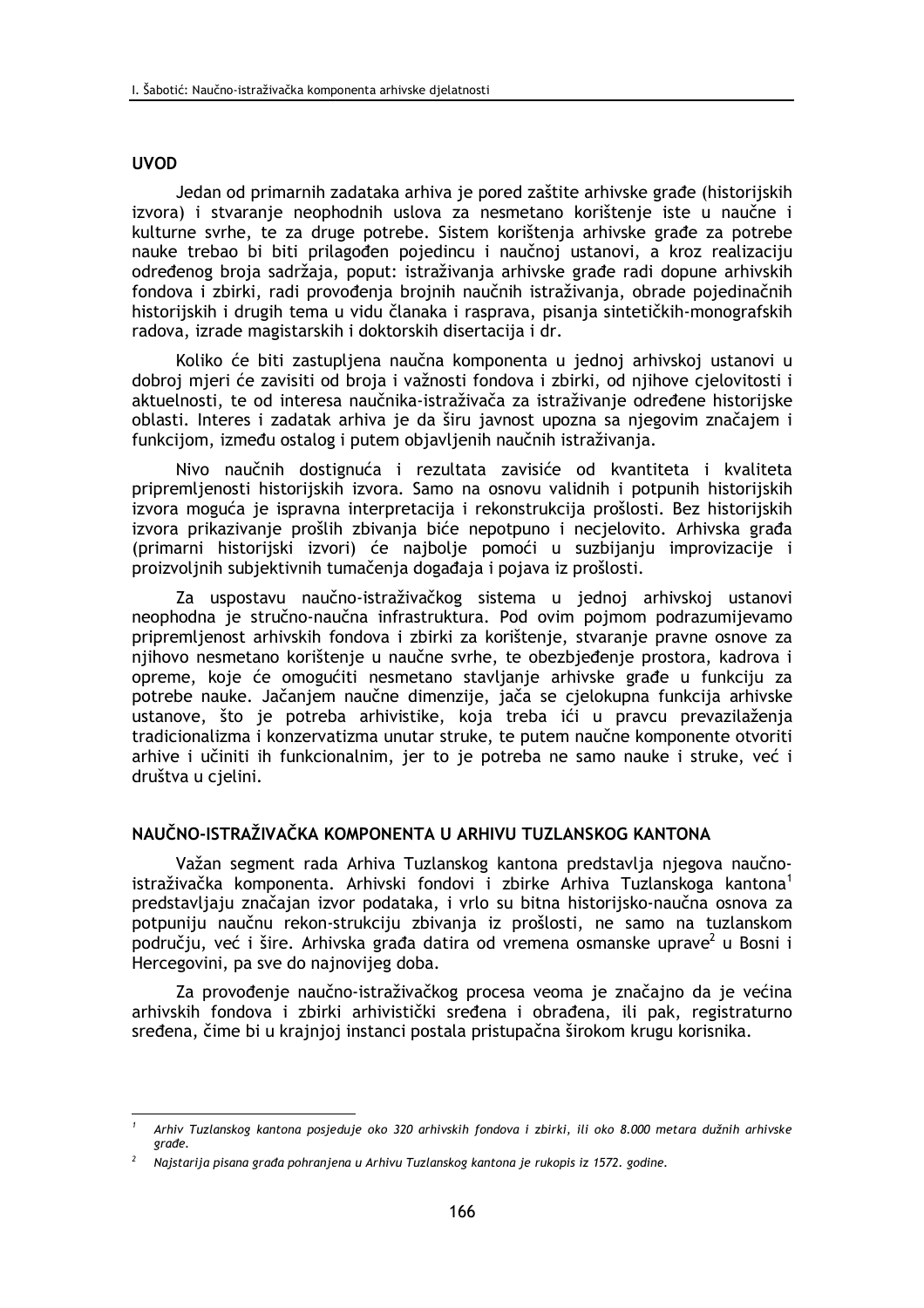Korištenje arhivske građe Arhiva Tuzlanskog kantona u naučne svrhe započinje faktički od samog njegovog osnivanja (1954. godine)<sup>3</sup> i preuzimanja prvih fondova i

zbirki u Arhiv. Prve naučno-istraživačke zahvate učinili su prvi arhivski zaposlenici, gdje se posebno isticao Šaban Hodžić,<sup>4</sup> čiji je naučnoistraživački rad bio vezan za prikupljanje, obradu, sređivanie i prevođenie arhivske građe orijentalne provenijencije. Zahvaljujući ovom istaknutom arhivisti i znanstveniku formirana je i Orijentalna zbirka Arhiva, čija arhivska građa datira iz druge polovine 16. stoljeća, pa do početka 20. stoljeća, a odnosi se na važne događaje i pojave iz vremena osmanske uprave u Bosni i Hercegovini. Zahvaljujući izvanrednom poznavanju osmanskog jezika i pisma, te izraženom naučnom opusu Šabana Hodžića, nastaju i prvi naučni radovi zasnovani na arhivskoj građi Arhiva Tuzlanskoga kantona. Posebno značajni radovi vezani su za iznimno zanimlijvu demografsku problematiku i pitanie migracija iz zapadne Srbije u Bosnu i Hercegovinu, koje su posebno bile intenzivne krajem 18. i tokom 19. stoljeća.<sup>5</sup> Ovi radovi



Naslovne stranice nekih od izdanja Arhiva Tuzlanskog kantona

Šabana Hodžića predstavljali su pionirske korake kada je riječ o izučavanju jako značajnog migracionog pitanja i isti su postali stalnim predmetom konsultovanja od strane historičara koji se bave ovom historijskom problematikom.

Nešto značajniji naučno-istraživački zahvati uz korištenje arhivskih fondova i zbirki Arhiva Tuzlanskoga kantona učinieni su početkom sedamdesetih godina 20. stoljeća, kada se pristupa organiziranijem i sistematičnijem izučavanju historije NORa, ali i izučavanju drugih važnih pitanja iz političke i kulturne historije Bosne i Hercegovine. Tada nastaje jedan broj vrijednih historijskih radova ratne provenijencije, zasnovanih na izvorima prvog reda pohranjenim u Arhivu. Ovi radovi napisani su od strane eminentnih bosanskohercegovačkih historičara.<sup>6</sup> Pored sintetičko monografskih radova, jedan broj radova u vidu rasprava i članaka objavljen je u referentnim historijskim časopisima, knjigama i zbornicima posvećenim značajnim događajima iz historije NOB-a.<sup>7</sup> Arhivska građa Arhiva Tuzlanskoga kantona

 $\overline{\phantom{a}}$ Arhiv Tuzlanskog kantona osnovan je 1. jula 1954. godine odlukom Gradskog narodnog odbora Tuzla.

Šaban Hodžić je diplomirao na »El-Ezher« Univerzitetu u Kairu 1929. godine. Bio je odličan poznavalac orijentalnih jezika. U Arhivu u Tuzli radi od njegovog osnivanja 1954. godine, pa do odlaska u mirovinu 1965. godine. Radio je na prikupljanju, prevođenju i obradi arhivske građe iz osmanskog perioda. Napisao je više od 40 naučnih i stručnih radova iz oblasti orijentalistike, historiografije i arhivistike. (Više o Šabanu Hodžiću vidjeti u Pedeset godina Arhiva u Tuzli, Tuzla 2005).

 $5<sup>5</sup>$ Najpoznatiji rad Šabana Hodžića vezan za ovu problematiku je Migracije muslimanskog stanovništva iz Srbije u sjeveroistočnu Bosnu između 1788-1882. godine; rad je objavljen u časopisu: Članci i građa za kulturnu istoriju istočne Bosne, br. 2, Tuzla 1958, str. 65-143.

Između ostalog urađene su slijedeće publikacije: Zdravko Antonić, Jeremija Perić, Birač u narodnooslobodilačkoj borbi, Tuzla, 1982, 462 str.; Antonić Zdravko, Ustanak u istočnoj i centralnoj Bosni 1941, Beograd 1973, 529 str.; Gruhoniić Asim, Istočna Bosna u Revoluciji 1941-1945, Tuzla 1972, 92 str. i dr.

Antonić Zdravko, Organizatorska djelatnost KPJ na pripremanju i pokretanju ustanka u Bosni i Hercegovini 1941. godine, u : 1941. u istoriji naroda Bosne i Hercegovine, Sarajevo 1973. str. 162-171; Borovčanin Drago, Organi narodne vlasti u Tuzli i okolini, u : Tuzla u radničkom pokretu i revoluciji, Tuzla 1988, knjiga 3, str. 929-956, Brčić Rafael, Rad organizacije KPJ u Tuzli 1919. i 1920. godine i Husinska buna, u: Tuzla u radničkom pokretu i revoluciji, Tuzla 1979, knjiga 3, str. 137-184., i dr.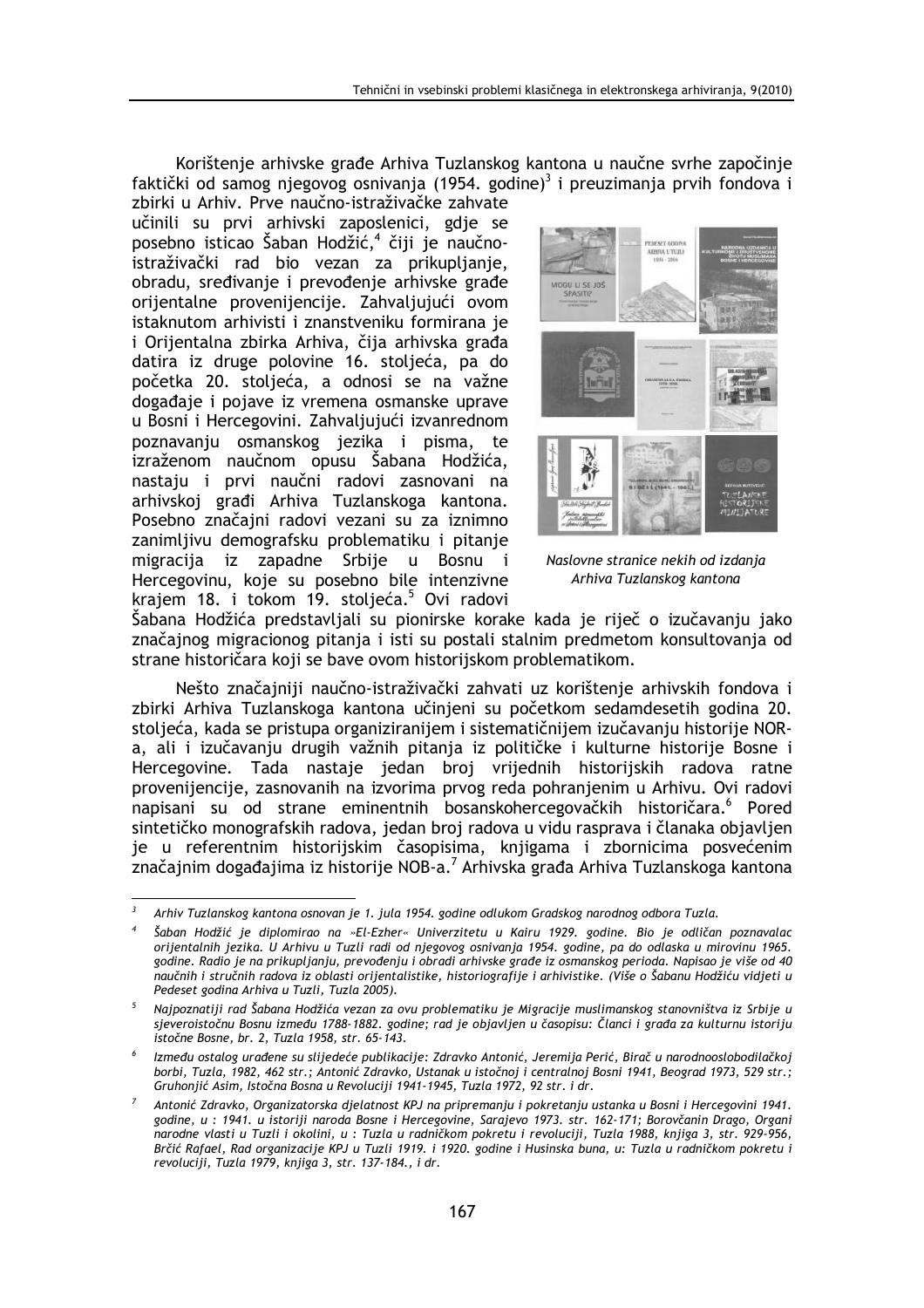bila je predmetom korištenja i konsultovanja i kod pisanja jednog broja monografskih djela vezanih za vojne jedinice s područja sjeveroistočne Bosne,<sup>8</sup> za drugu ratnu problematiku vezanu za ovo područje,<sup>9</sup> te druge publikacije u vidu monografija vezanih za problematku školstva i privrede.<sup>10</sup> Jedan broj historiografskih radova, nastao korištenjem arhivske građe Arhiva, odnosi se na razvoj privrednih društava, za njihove jubileje i godišnjice.

Koliko se naučno-istraživačkom radu i naučnoj komponenti u Arhivu Tuzlanskog kantona u periodu sedamdesetih i osamdesetih godina 20. stoljeća posvetila pažnja, najbolje pokazuje podatak da je u tom periodu na osnovu arhivske građe Arhiva objavljeno 14 knjiga-publikacija, 57 članaka objavljenih u knjigama, te 17 članaka objavljenih u historijskim i drugim časopisima.<sup>12</sup>

Zanimljiva i značajna je činjenica da se naučno-istraživačkim radom i korištenju arhivskih fondova i zbirki Arhiva Tuzlanskog kantona vrlo uspješno pored eminentnih bosanskohercegovačkih historičara bavi jedan broj arhivista Arhiva Tuzlanskog kantona.<sup>13</sup> Na ovaj način nastalo je desetak publikacija i više desetina članaka i rasprava na nekoliko hiljada stranica teksta, što je bio značajan doprinos razvoju historiografije, posebno one lokalnog karaktera.

Tretiranjem naučne komponente, pored doprinosa historiografiji, dolazi do značajnijeg otvaranja i predstavljanja Arhiva ne samo prema naučnoj, već i prema široj javnosti. Na taj način ukazano je na vrijednost, ulogu i funkciju Arhiva i njegovih fondova i zbirki u društvenoj zajednici, što će znatno uticati na status arhiva u društvenoj zajednici.

Trend isticanja i forsiranja naučne komponente u Arhivu je u određenoj mjeri zaustavljen početkom devedesetih godina 20. stoljeća, usljed ratnih okolnosti kojima je bila zahvaćena Bosna i Hercegovina i šire okruženie. No, i pored veoma složenih okolnosti u kojima je djelovao Arhiv Tuzlanskog kantona i u ovom teškom vremenu. naučno-istraživačkom radu se poklanja značajna pažnja. I u ovom periodu interes za činjenicama pohranjenim u arhivskim fondovima i zbirkama pokazuje jedan broj historičara i naučnika drugih profila. Zahvaljujući tome, nastao je jedan broj zanimljivih historijskih radova, gdje je korištena arhivska građa Arhiva Tuzlanskog kantona, a jedan broj istih je publikovan u njegovom izdanju.<sup>14</sup>

Doprinos stručnoj i naučno-istraživačkoj komponenti u ovom periodu dali su i zaposlenici Arhiva angažovanjem u pripremi arhivske građe za korištenje u naučne svrhe, a posebno učešćem u realizaciji nekoliko zanimljivih sadržaja ove

Grupa autora, Osamnaesta hrvatska istočnobosanska udana brigada, Tuzla 1988, 712. str.; Grupa autora, Tuzlanski narooslobodilački odred, Tuzla 1988, 449. str.

Tuhić Esad, Omer Hamzić, Gračanica i okolina u NOB-u i revoluciij, Gračanica 1988, 342 str.; Grupa autora, Tuzla u radničkom pokretu i revoluciji, knjiga 1, Tuzla 1979, 872 str., knjiga 2, Tuzla 1984, 1140 str., knjiga 3, Tuzla 1987, 1245 str.

<sup>&</sup>lt;sup>10</sup> Papić Mitar, Školsvo u Bosni i Hercegovini za vrijeme austrougarske okupacije 1878-1918, Sarajevo 1972, 198 str.; Stanislav Kovačević, Sedamdeset pet godina Osnovne škole »Franjo Rezač« Tuzla, Tuzla 1972, 223 str.; Grupa autora, Sto godina Osnovne škole »Abdulah Saračević Aco« u Gornjoj Tuzli, Tuzla 1987, 223 str.; Grupa autora, Sto godina vatrogastva u Tuzli, Tuzla 1983, 149 str.

<sup>&</sup>lt;sup>11</sup> Grupa autora Sto godina fabrike soli u Tuzli, Tuzla 1985, str.249; Grupa autora Konjuh 1885-1985, Živinice 1985, 118 str.; Grupa autora, Sto godina rudnika lignita Kreka u Tuzli, Tuzla 1985, 143 str.

 $12$ Vodič Arhiva Tuzla, Tuzla 1989, str. 117-124.

<sup>&</sup>lt;sup>13</sup> Đorđe Lazarević, Sulejman Ramić, Nizara Mušović-Tadić, Azem Kožar, Nermana Hodžić i dr.

 $14$ Azem Kožar, Regionalni istorijski arhiv Tuzla 1954.-1994., Tuzla 1995, 108 str.; Azem Kožar, Arhivistika u teoriji i praksi, knj. 1, Tuzla 1995, str. 220; Ismail Hadžiselimović, Muradbeg Zaimović, Tuzla 1994, str. 96; i dr.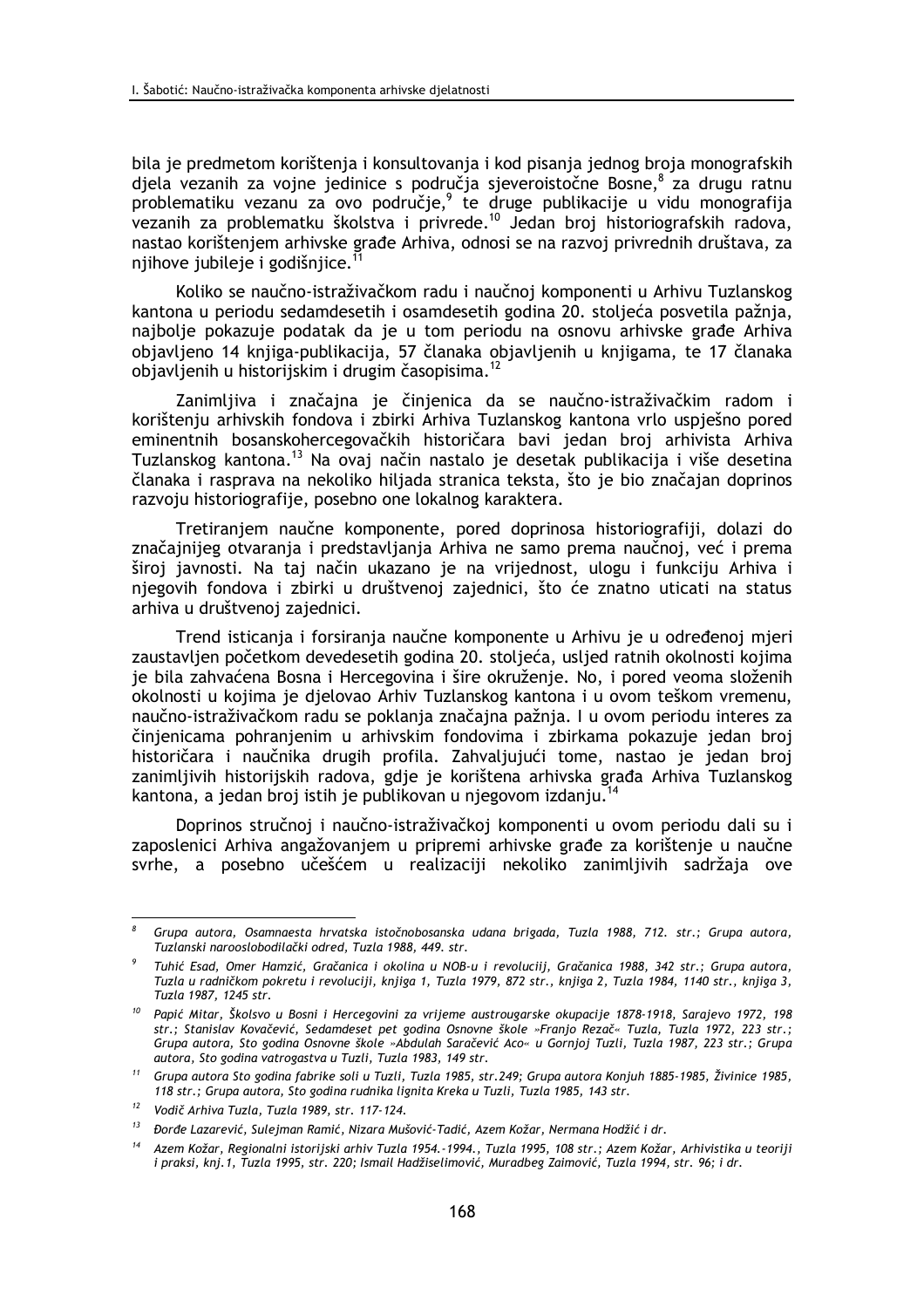provenijencije. Poseban doprinos dat je realizacijom arhivskog savjetovanja u okviru programa obilježavanja 40 godina rada Arhiva.<sup>15</sup>

U vremenu od 1995. do 2000. godine, naučno-istraživačkom radu u Arhivu se poklanja pojačana pažnja, a i interes istraživača je sve izraženiji. U tom periodu nastaje nekoliko značajnih historiografskih radova u vidu publikacija, članaka i rasprava, pri čemu je u značajnom obimu korištena arhivska građa Arhiva. Koliko se u Arhivu poklanjalo pažnje ovom segmentu rada najbolje pokazuje čijenica da je u izdanju Arhiva u vremenu 1995-2000. godina, publikovano nekoliko vrijednih historiografskih i drugih vrsta publikacija.<sup>16</sup>

Poseban podstrek naučno-istraživačkom radu u Arhivu dat je 1998. godine, pokretanjem projekta»Arhivska praksa«, u okviru kojeg se održava međunarodno savjetovanje i publikuje časopis pod istim nazivom »Arhivska praksa«, gdje su pored pitanja iz oblasti arhivske teorije i prakse, tretirana i pitanja historijske provenijencije, što će biti posebno intenzivirano nakon osmog broja ovog već sada renomiranog i referentnog časopisa.

Kao rezultat podrške stručnog i naučno-istraživačkog rada, do 2009. godine objavljeno je 12 brojeva Arhivske prakse, na preko 4.000 stranica. Publikovano je preko 350 bibliografskih jedinica iz različitih oblasti arhivistike i historiografije, od strane 230 autora, iz 11 evropskih država.<sup>17</sup> Od ukupnog broja radova 22 radova (članci, rasprave) i preko 60 (prikazi) su historiografske provencijencije, pri čemu je uglavnom korištena arhivska građa Arhiva Tuzlanskog kantona, a obrađene su zanimljive teme iz lokalne histoije, od strane više historičara i arhivista.<sup>18</sup>

Naučno-istraživački rad i korištenje arhivske građe Arhiva, posebno je intenziviran u posljednjih nekoliko godina, kada je napisano i publikovano više studija, naučnih i stručnih radova. Dostupni podaci<sup>19</sup> pokazuju da je interes za naučno-istraživački rad u Arhivu i za korištenie niegove arhivske građe posebno povećan nakon 2002. godine. Od tada se broj istraživača iz godine u godinu povećava. Taj broj je do kraja 2009. godine veći od 120 istraživača, od čega je nijh 90 koristilo arhivsku građu za pisanje publikacija i članaka za obradu različitih historiografskih tema, koje se tiču lokalnog karaktera. Nekoliko istraživača (6) su pretraživali za potrebe stvaralaca fonda i pisanje monografije stvaralaca fonda. Korištena arhivska građa Arhiva je u ovom periodu objavljena u više od 35 publikacija, 15 magistarskih radova, 10 doktorskih disertacija i više diplomskih radova. U periodu od 2002. do 2009. godine od strane istraživača je korišteno više od 180 fondova i zbirki.<sup>20</sup> Prioritet u korištenju imali su arhivski fondovi i zbirke

<sup>&</sup>lt;sup>15</sup> Savjetovanje je održano 20. decembra 1994. godine i istom je prisustvovalo oko 80 učesnika. Na savjetovanju su obrađene tri teme: Azem Kožar, Značaj i aktualna pitanja arhivske djelatnosti, Nermana Hodžić, Svrha zaštite arhivske građe u posjedu imalaca, i Izet Šabotić i Hadžija Hadžiabdić, Stanje i problematika zaštite arhivske građe u posjedu imalaca.

Džemal Ćilimković, Tuzla u osmansko doba, Tuzla 1996.; Salih Jaliman, Izvori za historiju srednjovjekovne bosanske države, Tuzla 1997.; Ismail Hadžiahmetović, Narodna uzdanica u kulturnome životu Muslimana Bosne i Hercegovine, Tuzla 1998.

<sup>&</sup>lt;sup>17</sup> lzet Šabotić, Deset godina časopisa »Arhivska praksa«, Tuzla 2007, str. 9-10, časopis Arhivska praksa br. 11, Tuzla 2008, Arhivska praksa br. 12, Tuzla 2009.

<sup>&</sup>lt;sup>18</sup> U historiografskoj rubrici »Građa« i »Prikazi« svoje radove objavilo je nekoliko istaknutih historičara i istraživača : dr. Safet Bandžović, dr. Sead Selimović, dr. Senaid Hadžić, dr. Izet Šabotić, Mina Kujović i dr.

<sup>&</sup>lt;sup>19</sup> Hatidža Fetahagić, Značaj i naučno-istraživačka komponenta (funkcija) fondova i zbirki Arhiva Tuzlanskog kantona, Arhivska praksa 11, Tuzla 2008, str. 233.

 $^{20}$  H. Fetahagić, Značaj i naučno-istraživačka komponenta.., str.233, i iz evidencija Arhiva Tuzlanskog kantona.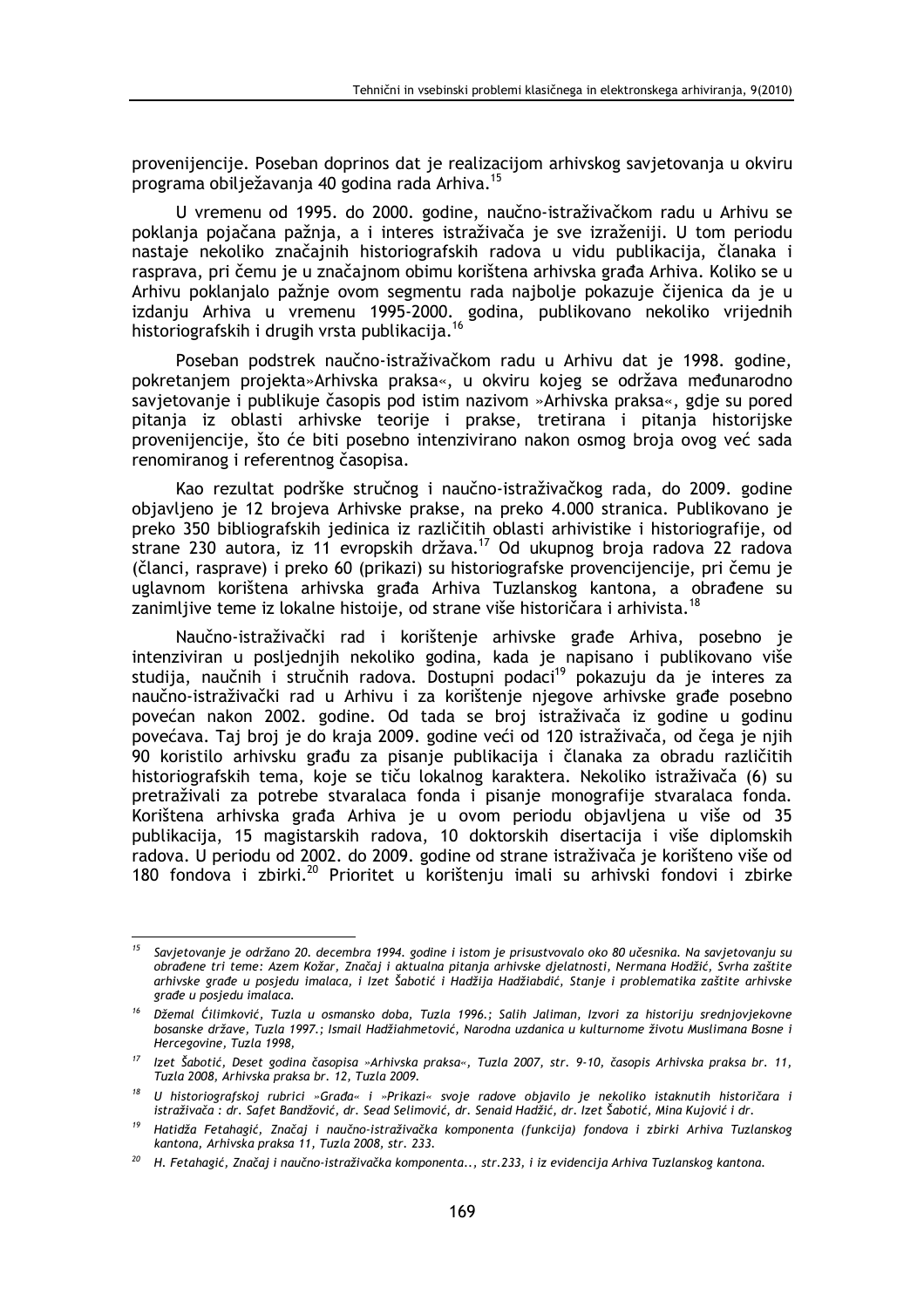socijalističkog perioda, posebno građa upravne, kulturne i političke provenijencije, te Orijentalna i Fotografska zbirka Arhiva.

Intenzitet u naučno-istraživačkom radu znatno je pojačan i u posljednje dvije godine, što je rezultat većeg broja preuzetih, obrađenih i pripremljenih fondova i zbirki za istraživanje. Tako je u 2008. godini u arhivu bilo 27 istraživača, a u 2009. godini 31 istraživač. Pored domaćih istraživača interes za arhivskom građom pokazali su istraživači iz susjednih i drugih evropskih zemalja: Hrvatske, Slovenije, Srbije, Mađarske, Švicarske, Italije, Danske, Velike Britanije, Norveške, te iz Sjedinjenih američkih država.<sup>21</sup>

Zahvaljujući izraženom, interesu od strane naučnika istraživača u periodu 2002-2009. godina su nastali veoma značajni historiografski radovi različite strukture i sadržaja.<sup>22</sup> U isto vrijeme Arhiv Tuzlanskog kantona ovaj segment rada osnažuje i pojačava brojnim vrijednim naučno-istraživačkim projektima u sopstvenom izdavačkom izdanju. Tako u ovom periodu Arhiv publikuje 13 vrijednih historiografskih i arhivističkih publikacija,<sup>23</sup> te osam brojeva časopisa »Arhivska praksa«.<sup>24</sup> Osim toga, i sami zaposlenici Arhiva intenziviraju stručni i naučnoistraživački rad, te godišnje objavljuju oko 30-ak stručnih i naučnih radova u brojnim referentnim naučnim i stručnim časopisima u zemlji i inozemstvu. Na ovaj način zaposlenici Arhiva su dali nemjerljiv doprinos razvoju naučne komponente Arhiva, čime je znatno osnažena njegova uloga i značaj, ne samo u sferi nauke i kulture, već i društva u cielini.

O doprinosu Arhiva razvoju historijske i arhivističke nauke najbolje govori činjenica da je zahvaljujući korištenju njegovih arhivskih fondova i zbirki nastalo više od stotinu vrijednih naučnih i stručnih publikacija, više od 600 stručnih i naučnih radova iz oblasti historije i arhivistike. Samo u izdanjima Arhiva TK publikovane su 32 publikacije, koje tretiraju historijsku i arhivsku problematiku. Poseban doprinos razvoju naučne komponente u Arhivu dali su njegovi zaposlenici, objavivši više od 350

 $21$  Iz evidencija Arhiva Tuzlanskog kantona za 2008. i 2009. godinu.

 $22$  Između ostalih korištenjem arhivskih fondova i zbirki Arhiva Tuzlanskog kantona nastale su slijedeće publikacije: Sead Selimović, Senaid Hadžić, Tuzlanski kraj 1851.-1991. demografske i socijalne promjene, Tuzla 2007; Esad Sarajlić, Gradačac od 1945. do 1991. godine, Gradačac 2003; Sadik Šehić, 112 godina gradačačkog suda, Gradačac 1999; Adnan Jahić, Hikjmet - riječ tradicionalne uleme u Bosni i Hercegovini, Tuzla 2004; Denis Bećirević, Informbiro na tuzlanskom području, Tuzla 2004; Pašaga Durić, Osamdeset godina doma zdravlja u Tuzli, Tuzla 2003; Dževad Tosunbegović, Gornja Spreča - prilozi za monografiju sa posebnim osvrtom na prošlost kalesijskog područja, Kalesija 2007; Osman Hadžić, Područje općine Doboj Istok kroz historiju, Doboj Istok 2003; i dr.

<sup>&</sup>lt;sup>23</sup> Riječ je o slijedećim publikacijama: Azem Kožar, Ivan Balta, Pomoćne historijske nauke, Tuzla 2003; Azem Kožar, Arhivistika u teoriji i praksi, knj. 2, Tuzla 2005; Šefkija Mutevelić, Tuzlanske historijske minijature, Tuzla 2005; Grupa autora, Mogu li se još spasiti? Konzervacija i restauracija pisanog blaga, Sarajevo 2006; Grupa autora, Pedeset godina Arhiva u Tuzli, Tuzla 2005; Izet Šabotić, Deset godina časopisa »Arhivska praksa«, Tuzla 2007; Nermana Hodžić, Oblasni narodni odbor Tuzla (OBNOT): 1949-1952, Tuzla 2006; Tufan Gunduz, Tuzlanski, bijeljinski i srebrenički sidžil: (1641-1883), Tuzla 2008; Kemal Nurkić, Popis Bijeljinskog kadiluka, mulkovna dobra, Tuzla 2009; Genc Osman Gecer, Jedan osmanski intelektualac u Bosni i Hercegovini, Tuzla 2009.

Od 1998. do 2009. godine, od broja 1 do broja 12 časopis Arhivska praksa izlazi u kontinuitetu jednom godišnje.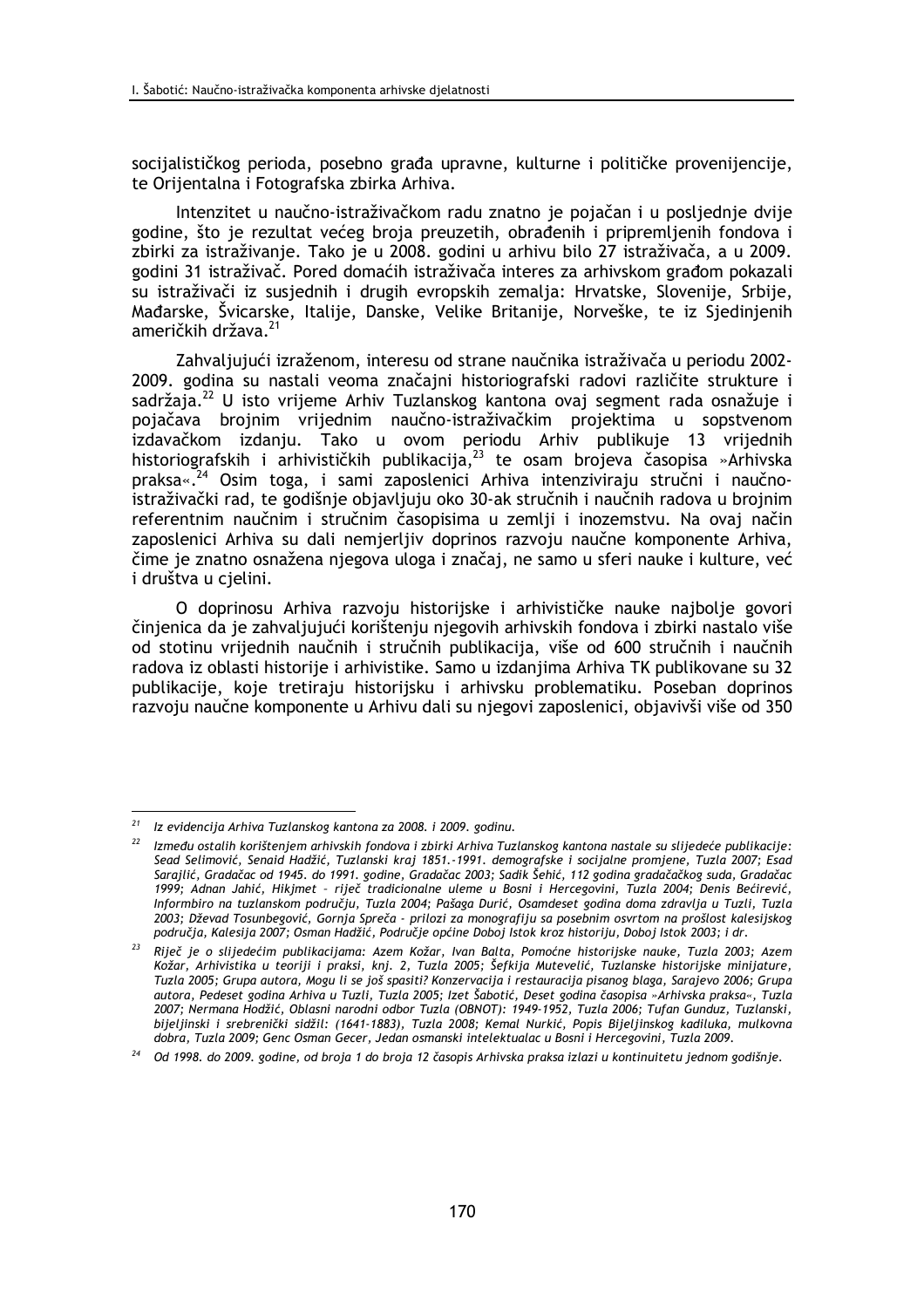stručnih i naučnih radova u različitim časopisima,<sup>25</sup> te uzevši učešće na brojnim naučnim i stručnim skupovima u zemlij i inozemstvu.

Na ovaj način, forsiranjem naučno-istraživačkog rada dat je konkretan doprinos razvoju historijske nauke, ali je ovim putem izvršena i svojevrsna popularizacija i predstavljanje Arhiva i arhivske djelatnosti kulturnoj, naučnoj i široj javnosti, čime su stvorene dobre osnove i pretpostavke budućeg sistemskog djelovanja Arhiva kao jedne moderne i savremene ustanove, osposobljene da odgovori brojnim složenim stručnim i naučnim iskušenjima. Na tom planu neophodno je kadrovsko, materijalno i prostorno snaženje Arhiva, kako bi mogao odgovoriti postavljenim zadacima i biti stručno osposobljena ustanova sposobna da prati stručni i naučni rad. Na taj način arhivi će biti funkcionalne ustanove neophodne struci, nauci i društvu u cjelini.

# ZAKLJUČNA RAZMATRANJA

U proteklih pedeset pet godina rada, Arhiv Tuzlanskog kantona je stasao u jednu respektabilnu stručnu ustanovu, koja se uspješno nosi sa najsloženijim pitanjima arhivske struke i nauke. Zahvaljujuću prije svega stručnoj osposobljenosti, profesionalnom odnosu i entuzijazmu zaposlenika Arhiva, posebno značajni rezultati postignuti su na planu naučno-istraživačkog rada. Ti rezultati su veći u tome, ako se zna, da su postignuti u veoma složenim uslovima djelovanja sa nedostatnim kadrovskim, prostornim i materijanim kapacitetima.

Naučno-istraživačka djelatnost Arhiva se manifestovala kroz više pravca djelovanja. No, dva pravca su osnovna, i to: realizacija naučno-istraživačkih sadržaja od strane korisnika, i realizacija ovih sadržaja od strane samih zaposlenika Arhiva. I u jednoj i drugoj sferi djelovanja, na tom planu, postignuti su zavidni rezultati. Realizovano je više značajnih naučno-istraživačkih sadržaja, po čemu je između ostalog Arhiv danas i prepoznatljiv. Ti rezultati su postignuti zahvaljujući dobroj osnovi, sagledanoj u značajnom broju vrijednih arhivskih fondova i zbirki. pripremljenih za korištenie u naučno-istraživačkom radu.

Na osnovu prvorazrednih historijskih izvora, rasvijetljene su brojne naučne istine o važnim događajima iz prošlosti, ne samo šireg tuzlanskog prostora, već i Bosne i Hercegovine. Nastalo je više desetina historiografskih i drugih publikacija i više stotina naučnih i stručnih priloga (članci, rasprave, prikazi), objavljenih u brojnim referentnim časopisima u zemlji i inozemstvu.

Pored toga, doprinos naučno-istraživačkom radu, izravno je dat učešćem stručnih zaposlenika Arhiva, a i korisnika arhivske građe, na brojnim naučnim i stručnim skupovima (kongresi, konferencije, savjetovanja, okrugli stolovi) u zemlji i inozemstvu. Poseban doprinos razvoju arhivistike i historiografije dat je pokretanjem projekta »Arhivska praksa«, u okviru kojeg se održava međunarodno savjetovanje i izdaje časopis pod istim imenom. Dosada je izašlo ukupno 12 brojeva časopisa u

<sup>&</sup>lt;sup>25</sup> Zaposlenici arhiva Tuzlanskog kantona svoje radove su objavljivali u brojnim stručnim i naučnim časopisima u zemlji i inozemstvu. Između ostalog radovi su objavljivani i u slijedećim časopisima: Glasnik arhiva i Društva arhivskih radnika Bosne i Hercegovine, Prilozi - Instituta a istoriju Sarajevo, Zbornik radova Filozofskog fakulteta u Tuzli, Časopis za historiju Saznanja, Pogledi, časopis BZK »Preporod«, Sodobni arhivi, Maribor, Atlanti, Maribor, Viri, Priština, Mostar, Istambul, Zbornik radova »Tehnični invsebinski problemi klasičnega in elektronskega arhiviranja«, Maribor, Arhivski anali, Novi Sad, Zbornik radova Hrvatskog arhivističkog društva, Zbornik radova Društva arhivskih radnika Slovenije, Zbornik radova Filozofskog fakulteta Ljubljana i dr.

<sup>26</sup> Stručni zaposlenici arhiva su uzeli učešće na brojnim stručnim i naučnim skupovima (kongresi, konferencije, savjetovanja, okrugli stolovi) u Bosni i Hercegovini i više evropskih zemalja (Slovenija, Hrvatska, Srbija, Mađarska, Italija, Njemačka, Austrija i dr.).